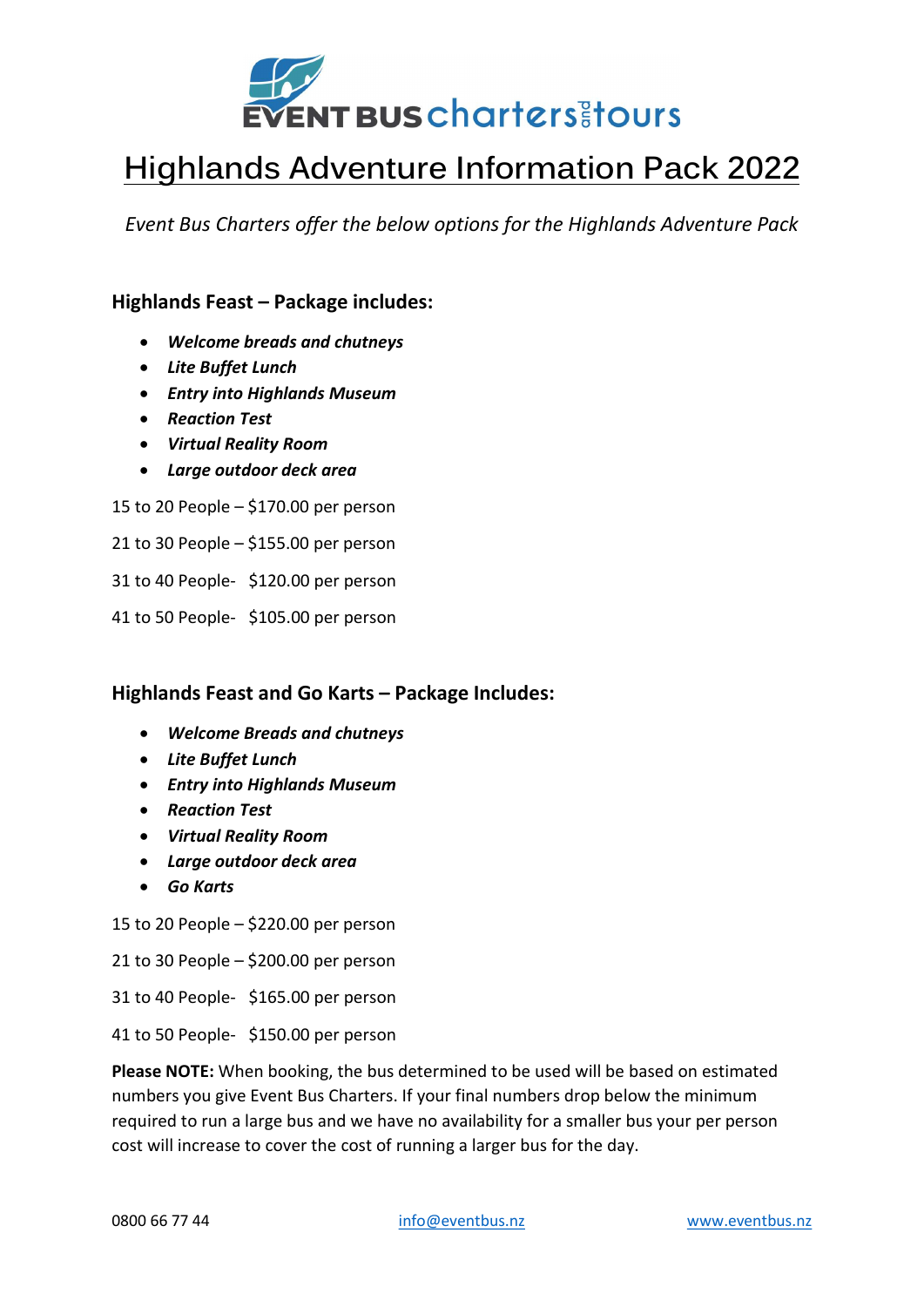

## Lunch: \*Menus are subject to change

Assortment of artisan breads served with chutneys

#### Choice of one hot meat:

Roast lamb

Roast beef with a side of gravy

Hot glazed ham

Oven roasted chicken with a side of gravy Pan seared salmon fillet with a side of lemon aioli + \$7.00pp

#### Choice of one cold meat:

Roast beef Pork hot roast Salami Chorizo Smoked chicken Ham Smoked salmon tail + \$5.00pp

#### Choice of two:

Gourmet roast potatoes with herb butter Garden salad with cucumber, capsicum, and cherry tomatoes Gourmet potato salad with garlic aioli and baby gherkins Baby beetroot, feta cheese, spinach & pine nuts Broccoli, pea & bacon salad Italian pasta salad, Kalamata olives, sundried tomato, salami, and feta cheese

#### Add:

Sweet slice – \$4.50pp Cheese & fruit platter - \$11.00pp

#### Drinks are charged on consumption not included.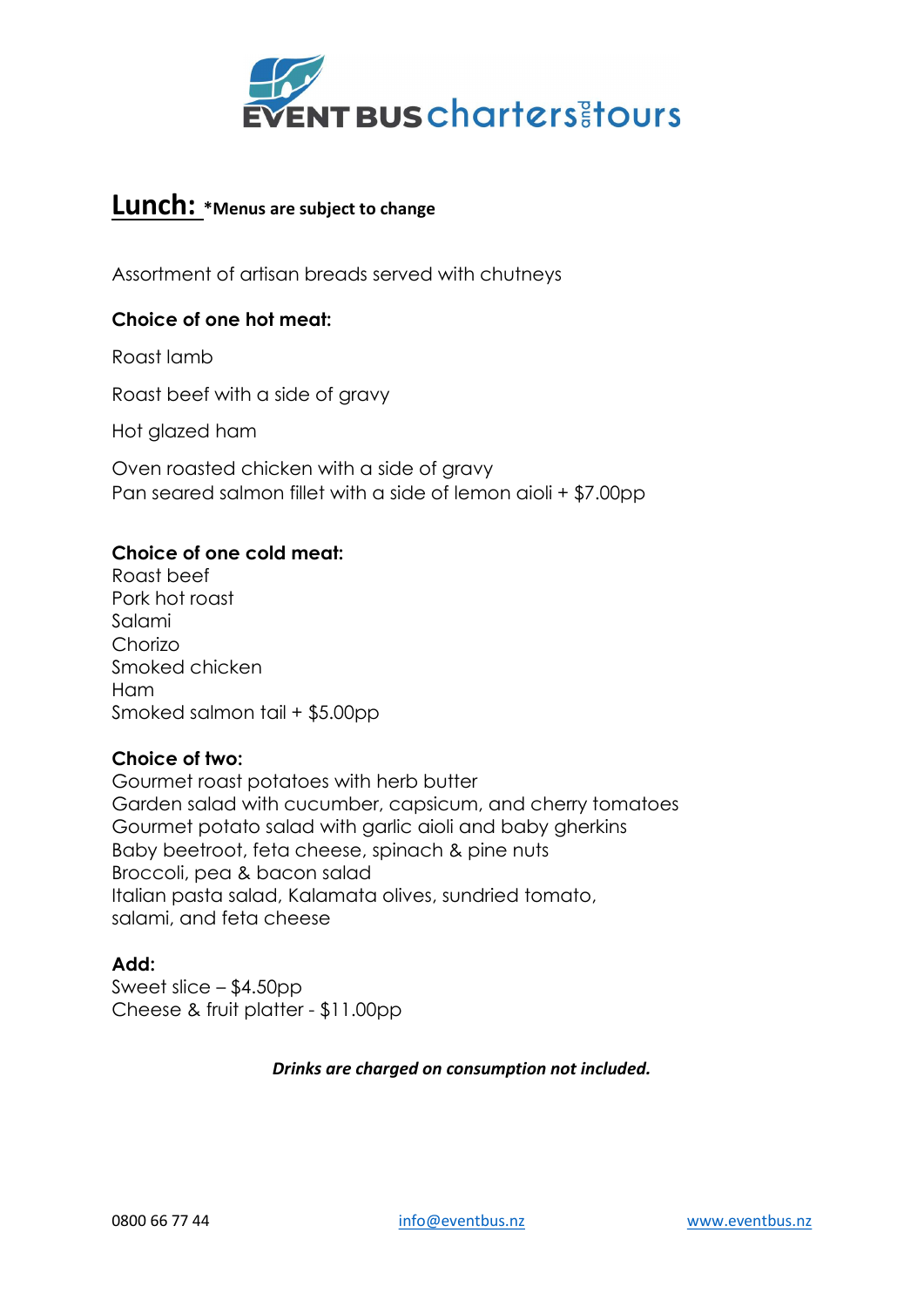

# Info:

Return transport from Invercargill. Please allow 10-12 hours total for the day.

Leaving Invercargill 8.00am-8.30am.

Drinking allowed on the bus respectfully (No Red Wine or Jelly shots), our buses are set up with Bluetooth stereos.

If you are doing the Go Karts no alcohol to be consumed before hand.

**Coach lap on arrival** – You get taken out onto the Highlands track for a commentary tour lap, this is a great introduction to Highlands and they hear the story about how Highlands come about and how the track was designed and built, \$25m build and all done in 11 months and 1 week, quite an incredible story!

Go Karts (U-Drive) – A 650m outdoor track, drive a German built Go Karts with transponders (capable of speeds up to 50kmph) to record your fastest lap times during your 10 minute session.

You will see your lap times appear on the screen and how you compared to the other racers on the track with you! (your times will also be emailed to you)

Plenty of great viewing areas for the rest of the group to cheer on their team mates!

Zero alcohol policy and covered in shoes are required.

National Motorsport Museum - Home to some of the rarest cars in NZ motorsport, set in stunning modern architecture, the museum has wide appeal even to non-motorsport fans, with over \$25 million worth of vehicles on display including an Aston Martin Vulcan (only 24 in the world and the only one in the Southern Hemisphere)! This is the heart of Highlands.

**Reaction Test** –located in the Museum, the Batak machine is an interactive game that tests your reaction skills, this is timed and scored to test your hand and eye co-ordination – highly competitive!

Young Guns Virtual Reality Room –located in the Museum, this latest attraction is a stunning, new Virtual Reality experience celebrating the Young Guns of New Zealand motorsport.

Hear their great interviews, and experience a virtual lap around the Highlands track in the Ferrari wearing a VR goggle, choose your driver who will give you a commentary about his favourite parts of the track, move the goggles around to see the scenery and look at the dashboard to see how fast they are going!